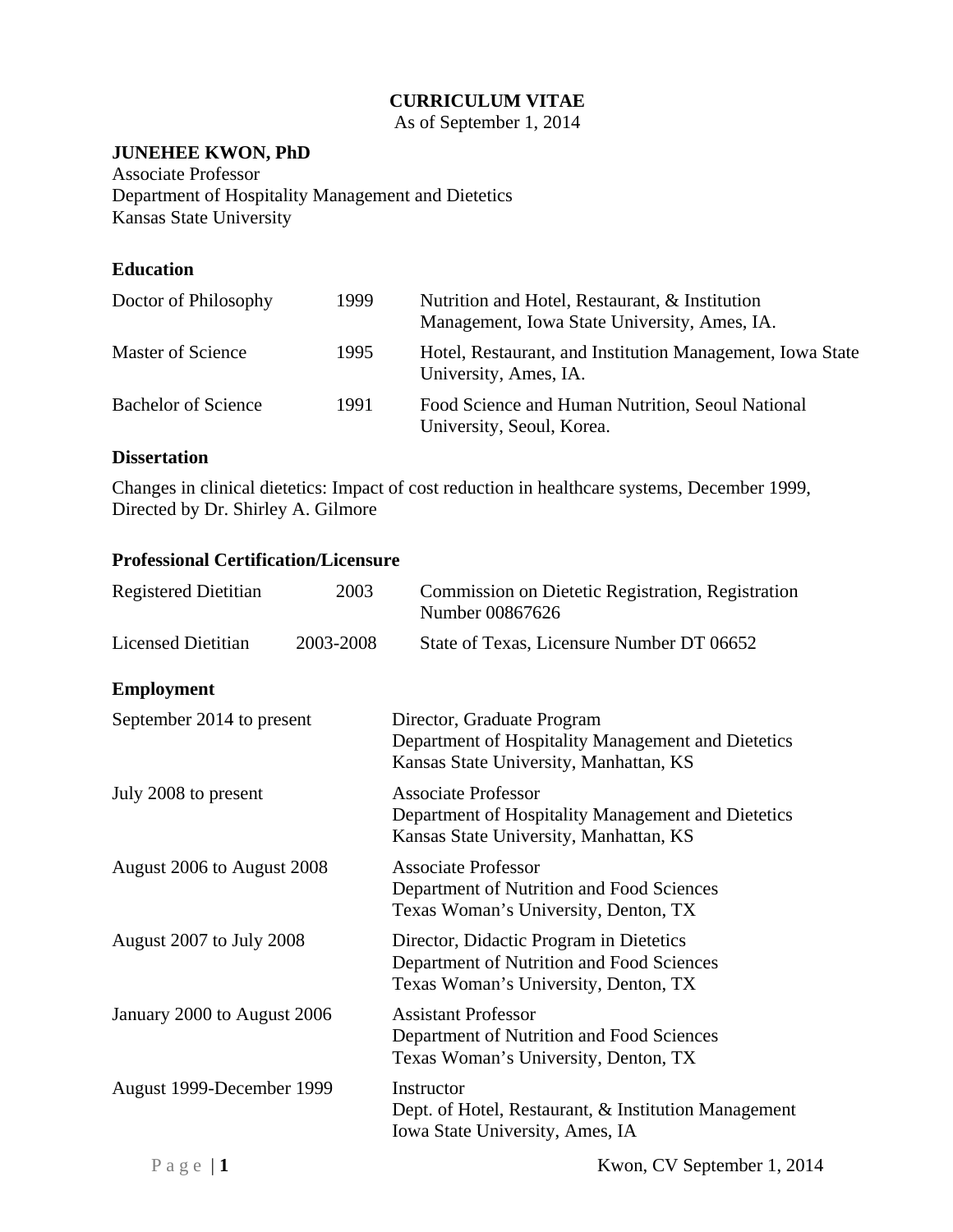| <b>August 1998-May 1999</b> | <b>Assistant Manager</b><br>Department of Residence Dining Services<br>Iowa State University, Ames, IA               |
|-----------------------------|----------------------------------------------------------------------------------------------------------------------|
| January 1998-December 1999  | <b>Teaching Assistant</b><br>Dept. of Hotel, Restaurant, & Institution Management<br>Iowa State University, Ames, IA |
| <b>August 1997-May 1998</b> | <b>Research Assistant</b><br>Dept. of Hotel, Restaurant, & Institution Management<br>Iowa State University, Ames, IA |
| January 1995-August 1997    | Night and Weekend Manager<br>Iowa State Memorial Union, Ames, IA                                                     |
| October 1991-May 1993       | Clinical/Administrative Dietitian<br>Boramae Seoul Municipal Hospital, Seoul, Korea                                  |

### **SCHOLARSHIP/CREATIVE ACHIEVEMENTS**

#### **A. Refereed Publications or Other Creative Achievements**

#### **1. Articles and Published Abstracts**

#### *Articles*

- Liu, P., Kwon, P., Shanklin, C. W., Canter, D. D., & Webb, F. J. (2014). Food safety training attitudes and reported behaviors of Chinese restaurateurs in the United States. *Food Protection Trends, 34*, 300-311*.*
- Roberts, K., Sauer, K., Sneed, J., Kwon, J., Olds, D., Cole, K., & Shanklin, C. (2014). Analysis of school food safety programs based on HACCP principles. *Journal of Child Nutrition and Management, 38*(1)*.*
- Lee, Y. M., Kwon, J., & Sauer, K. (2014). A focus group study of child nutrition professionals' attitudes about food allergies and current training practices. *Journal of Child Nutrition and Management, 38*(1)*.*
- Kwon, J., Roberts, K. R., Sauer, K., Cole, K. B., & Shanklin, C. W. (2014). Food safety risks in restaurants and school foodservice establishments: Health inspection reports. *Food Protection Trends, 34*, 25-35.
- Lee, Y. M., Kwon, J., & Sauer, K. (2013). Child nutrition professionals' knowledge and training practices regarding food allergies in U.S. schools. *Journal of Foodservice Management & Education, 7*(2), 8-15*.*
- Kwon, J., Zottarelli, L., Kwon, S., Lee, Y. M., & Ryu, D. (2013). Food safety training needs at evacuation shelters operated by faith-based organizations. *Journal of Environmental Health, 76*(2), 14-21*.*
- Liu, P., & Kwon, J. (2013). The exploration of effects of Chinese cultural values on the attitudes and behaviors of Chinese restaurateurs toward food safety training. *Journal of Environmental Health, 75*(10), 38-46.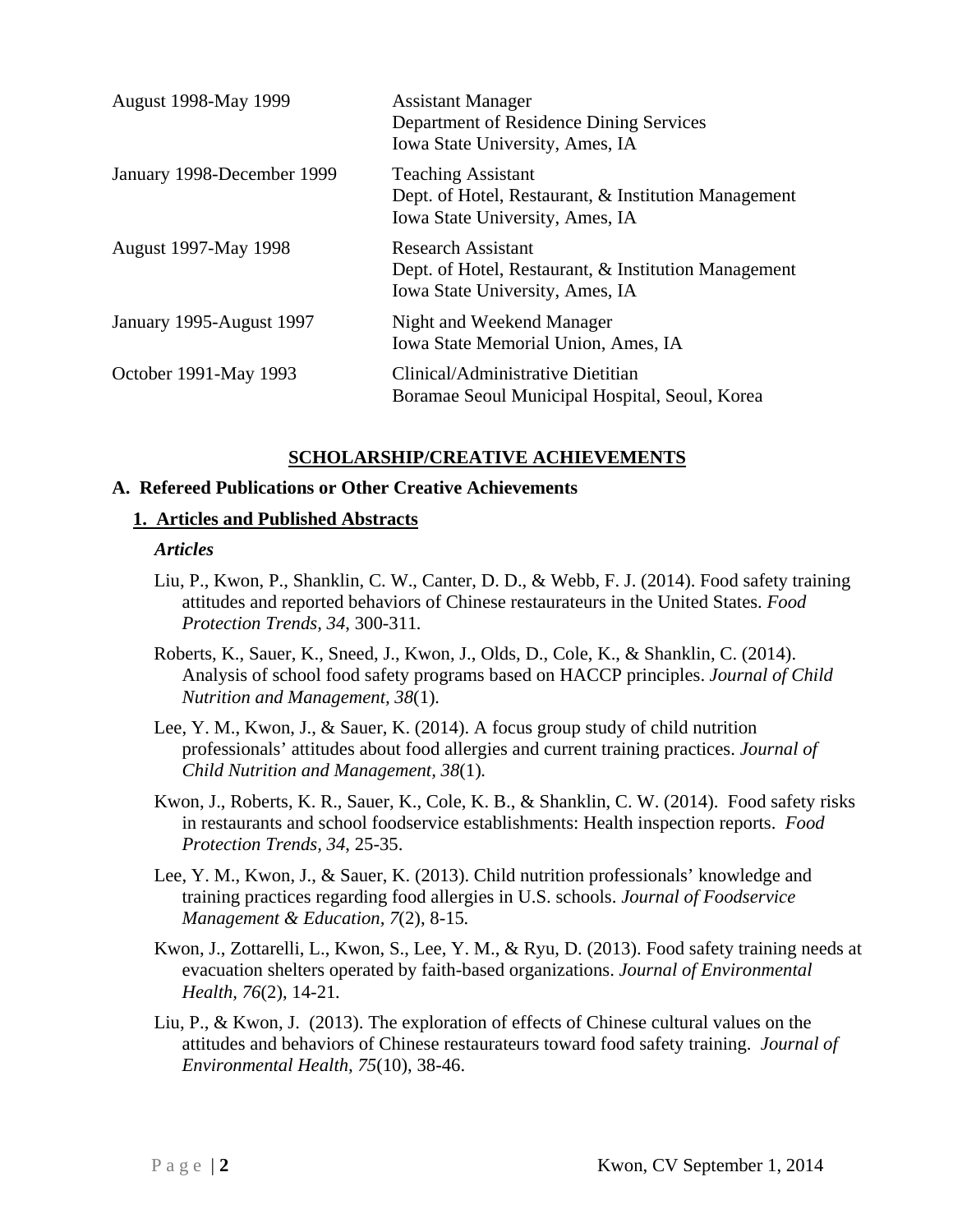- Liu, P., & Kwon, J. (2013). Perceived availability of and attitudes toward healthy food choices in assisted-living facilities in Kansas. *Journal of Foodservice Business Research, 16*(2), 183-196.
- Choi, Y. G., Kwon, J., & Kim, W. (2013). Effects of attitudes vs. experience of workplace fun on employee behaviors: Focused on Generation Y in the hospitality industry. *International Journal of Contemporary Hospitality Management, 25*, 410-427.
- Pratt, P., Bednar, C., & Kwon, J. (2012). School nutrition directors' perceptions of technology use in school nutrition programs. *Journal of Child Nutrition & Management, 36*(2)*.*
- Kwon, J., & Lee, Y. M. (2012). Exploration of past experiences, attitudes and preventive behaviors of consumers with food allergies about dining out: A focus group study. *Food Protection Trends, 32,* 736-746.
- Kwon, S., Bednar, C. M., Kwon, J., & Butler, K. A. (2012). An investigation of college and university foodservice administrator's attitudes and barriers, and their influencing factors on sustainable food waste management. *Journal of Foodservice Management & Education, 6*(2), 21-26.
- Kwon, J., Choi, Y. G., Liu, P., & Lee, Y. M. (2012). Food safety training needed for Asian restaurants: A review of data from multiple health inspections in Kansas. *Journal of Foodservice Management & Education, 6*(2), 10-15.
- Roberts, K. R., Kwon, J., Shanklin, C. W., Liu, P., & Yen, W. S. F. (2011). Food safety practices lacking in independent ethnic restaurants. *Journal of Culinary Science and Technology, 9*(1), 1-16.
- Kwon, J., Roberts, K. R., Shanklin, C. W., Liu, P., & Yen, W. S. F. (2010). Food safety training needs assessment for independent ethnic restaurants: Review of health inspection data in Kansas. *Food Protection Trends, 30*, 412-421.
- Kwon, S., Bednar, C. M., Kwon, J., & Bush, R. M. (2010). An investigation of college and university foodservice administrators' perceptions of food waste reduction activities and food waste disposal methods. *Journal of Foodservice Management & Education, 4(1), 16- 21.*
- Bright, S., Kwon, J., Bednar, C., & Newcomer, J. (2009). Institutional foodservice benchmarking: Survey of administrators' attitudes and practices in the U.S. *Journal of Foodservice, 20,* 123-132.
- Watson, L. C., Kwon, J., Nichols, D., & Rew, M. (2009). Evaluation of the nutrition knowledge, attitudes, and food consumption behaviors of high school students before and after completion of a nutrition course. *Family and Consumer Sciences Research Journal, 37*, 523-534.
- Sherrin, A. R., Bednar, C., & Kwon, J. (2009). Labor productivity standards in Texas school foodservice operations. *Journal of Child Nutrition & Management*, *33*(1).
- Johnson, C. M., Bednar, C., Kwon, J., & Gustof, A. (2009). Comparison of nutrient content and cost of home-packed lunches to reimbursable school lunch nutrition standards and prices. *Journal of Child Nutrition & Management*. *33*(2).
- Kwon, J., Wilson, A. S., Bednar, C. M., & Kennon, L. (2008). Food safety knowledge and behaviors of woman, infant, and children (WIC) program participants in the United States. *Journal of Food Protection, 71*, 1651-1658.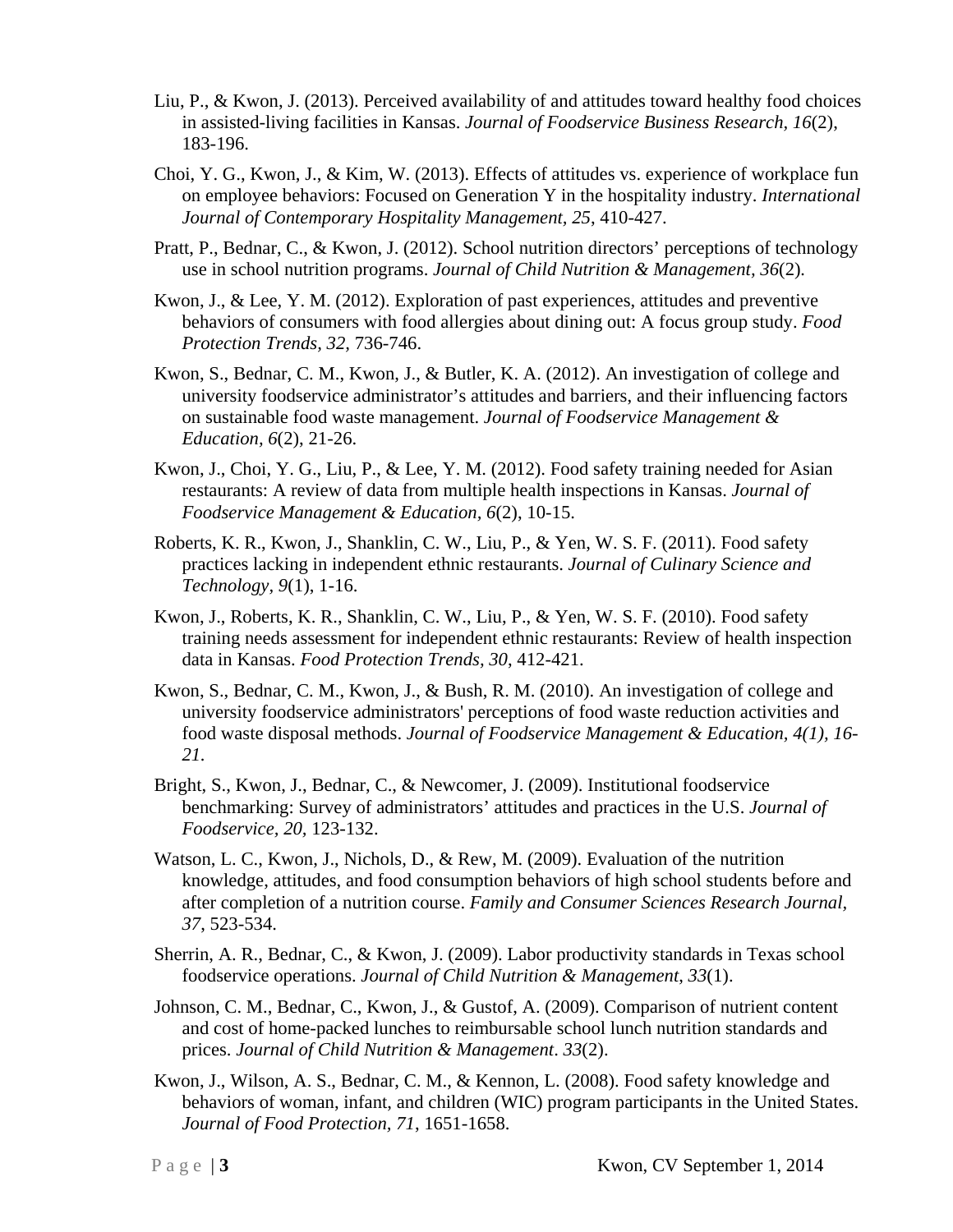- Bednar, C. M., Kennon, L. R., & Kwon, J. (2007). Assessment of food safety education needs of low income families. *Texas Association of Family and Consumer Science Research Journal, 2*(2), 29-31.
- Kwon, J., Ryu, D., & Zottarelli, L. K. (2007). Food-handling practices and operators' food safety attitudes at faith-based Louisiana organizations that provided hurricane evacuee shelters in 2005. *Food Prot Trends, 27*(2), 84-89.
- Kwon, J. (2006). Review: New resources for nutrition educator. *Journal of Nutrition Education and Behavior, 38*, 128-129.
- Pratt, P. E., Kwon, J., & Rew, M. (2005). Perceived job importance and job performance satisfaction of selected clinical nutrition management responsibilities. *Journal of The American Dietetic Association, 105,* 1128-1133*.*
- Kwon, J. (2003). Overview of food safety issues in school foodservice operations in the United States. *Journal of Community Nutrition, 5*, 239-245.
- Kwon, J. & Yoon, B. J. H. (2003). Prevalence of outsourcing and perception of clinical nutrition managers on performance of healthcare dietetic services. *Journal of The American Dietetic Association, 103,* 1039-1045.
- Kwon, J. (2002). Food safety behavior of low-income parents and guardians of infants in the U.S. *Journal of Community Nutrition, 4,* 71-77.
- Kwon, J., Gilmore, S. A., Oakland, M. J., & Shelley, M. C., II. (2001). Clinical dietetics changes due to cost reduction activities in healthcare systems. *Journal of The American Dietetic Association, 101,* 1347-1350.

#### *Published Abstracts*

- Kwon, J., Sauer, K. L., Wen., H., Bisges, E., & Myers, L. (2013). Dining experiences of customers with food allergies. *Journal of the Academy of Nutrition and Dietetics, 113*(Suppl 3), A-57.
- Kwon, J., Roberts, K., & Sauer, K. (2013). Food safety risks in restaurants and school foodservice establishments: An investigation of health inspection reports. *Journal of Food Protection, 76*(Supp.), 228.
- Liu, P. & Kwon, J. (2013). Factors affecting food safety training in U.S. Chinese restaurants: Exploration of Chinese cultural values. International Association for Food Protection. *Journal of Food Protection, 76*(Supp.), 99.
- Kwon, J., Kim, Y., Wen, H., & Kwon, S. (2013). Food safety challenges and training needs at Korean restaurants in the U.S.: Review of health inspection reports. *Journal of Food Protection, 76*(Supp.), 74.
- Perez-Rodrigues, F., Kwon, J., Sauer, K., & Todd, E. (2013). Probabilistic model of Norovirus transmission during handling and preparation of fresh produce at school foodservices. *Journal of Food Protection, 76*(Supp.), 42.
- Kwon, J., Liu, P., Lee, Y. M., Zottarelli, L., & Ryu, D. (2012). Retention of food safety knowledge after faith-based organization volunteer training. *Journal of Food Protection, 74*(Supp.), 109.
- Liu, P., & Kwon, J. (2012). An investigation of attitudes and behaviors related to food safety training in Chinese restaurants in the U.S.: An exploratory study. *Journal of Food Protection, 74*(Supp.), 50.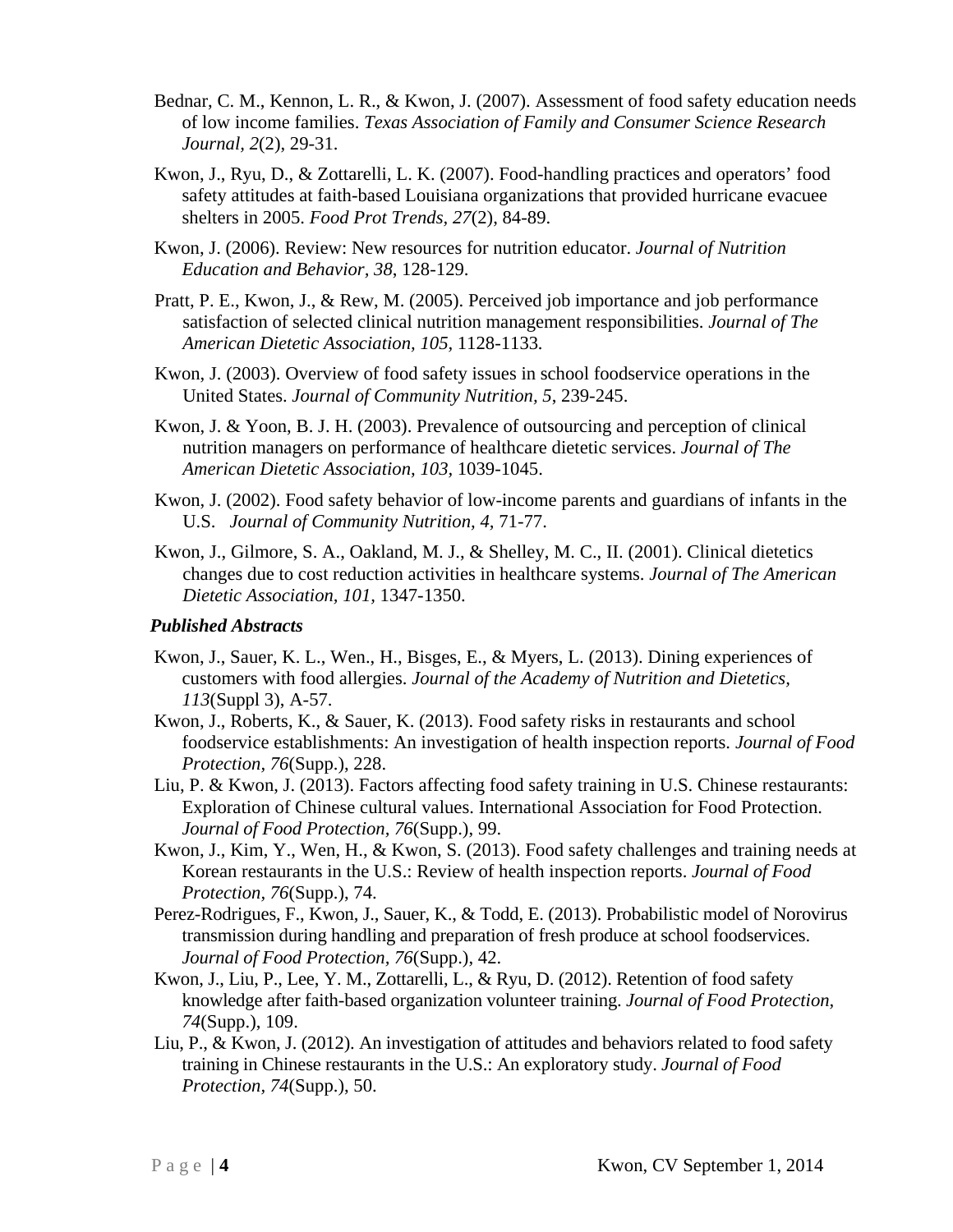- Kwon, J., Sauer, K., Lee, Y. M., Liu, P., Choi, J. W., Todd, E., & Ryu, D. (2012). Produce handlers' handwashing behaviors in secondary school foodservice facilities. *Journal of Food Protection, 74*(Supp.), 50.
- Kwon, J., Ryu, D., Zottarelli, L., Lee, Y. M., & Liu, P. (2011). Effectiveness of food safety training video for volunteers in faith-based organizations. *Journal of Food Protection, 73*(Supp.), 194.
- Kwon, J., Canter, D. D., Sauer, K. L., & Liu, P. (2010). Healthcare foodservice directors' attitudes toward implementation of room service system. *Journal of The American Dietetic Association*, *110*(S), A-71.
- Kwon, J., Sauer, K. L., Canter, D. D., & Liu, P. (2010). Room service implementation in U.S. hospitals: Application of the theory of planned behavior. *Journal of The American Dietetic Association*, *110*(S), A-71.
- Kwon, S., Bednar, C. M., Kwon, J., & Butler, K. S. (2010). An investigation of college and university foodservice administrators' attitudes and barriers to sustainable food waste management. *Journal of The American Dietetic Association*, *110*(S), A-67.
- Kwon, J., Ryu, D., Zottarelli, L., & Kwon, S. (2009). Food safety training needs for evacuation shelters operated by faith-based organizations. *Journal of The American Dietetic Association, 109*(S), A-64.
- Roberts, K. R., Kwon, J., & Shanklin, C. W. (2009). Food safety practices in ethnic restaurants in Kansas. *Journal of The American Dietetic Association, 109*(S), A-64.
- Kwon, J., Ryu, D., Zottarelli, L., Kwon, S., Paulson, R. (2009). Food safety training priorities for evacuation shelters operated by faith-based organizations: An expert survey using discrete selections. *Journal of Food Protection, 71*(Supp.), 99.
- Kwon, J., Roberts, K. R., Shanklin, C. W., Liu, P., & Yen, W. S. F. (2009). Food safety training need assessment for independent ethnic restaurants: Review of health inspection data in Kansas. *Journal of Food Protection, 71*(Supp.), 38.
- Tiernan, C., Kwon, J., & Rew, M. (2008). Texas dietetic students' knowledge and attitudes toward breastfeeding. *Journal of The American Dietetic Association, 108*(9S), A-113.
- Johnson, C. M., Bednar, C., Kwon, J., & Gustof, A. (2008). Comparison of nutrient content and cost of home packed and reimbursable school lunches. *Journal of The American Dietetic Association, 108*(9S), A-90.
- Murphy, M., Bednar, C., Kwon, J., & Rew, M. (2008). Employee incentive programs and labor turnover in hospital foodservice. *Journal of The American Dietetic Association, 108*(9S), A-69.
- Bright, S.N., Kwon, J., Bednar, C., & Newcomer, J. (2007). Institutional foodservice benchmarking: survey of administrators' attitudes and current practices. *Journal of The American Dietetic Association, 107*(8S), A-70.
- Crawford, L., Kwon, J., Rew, M., & Nichols, N. (2007). Evaluation of the knowledge, attitudes, and behaviors of students before and after completion of a high school nutrition course. *Journal of The American Dietetic Association, 107*(8S), A-61.
- Laye, S.K., Kwon, J., Bednar, C., & DiMarco, N. (2006). Evaluation of a nutrition education program focusing on increasing fruit and vegetable intake: Knowledge tests for children in grades K-2 of an elementary school in Texas. *Texas Dietetic Association Food and Nutrition Conference and Exhibition Conference Proceedings,* p. 167.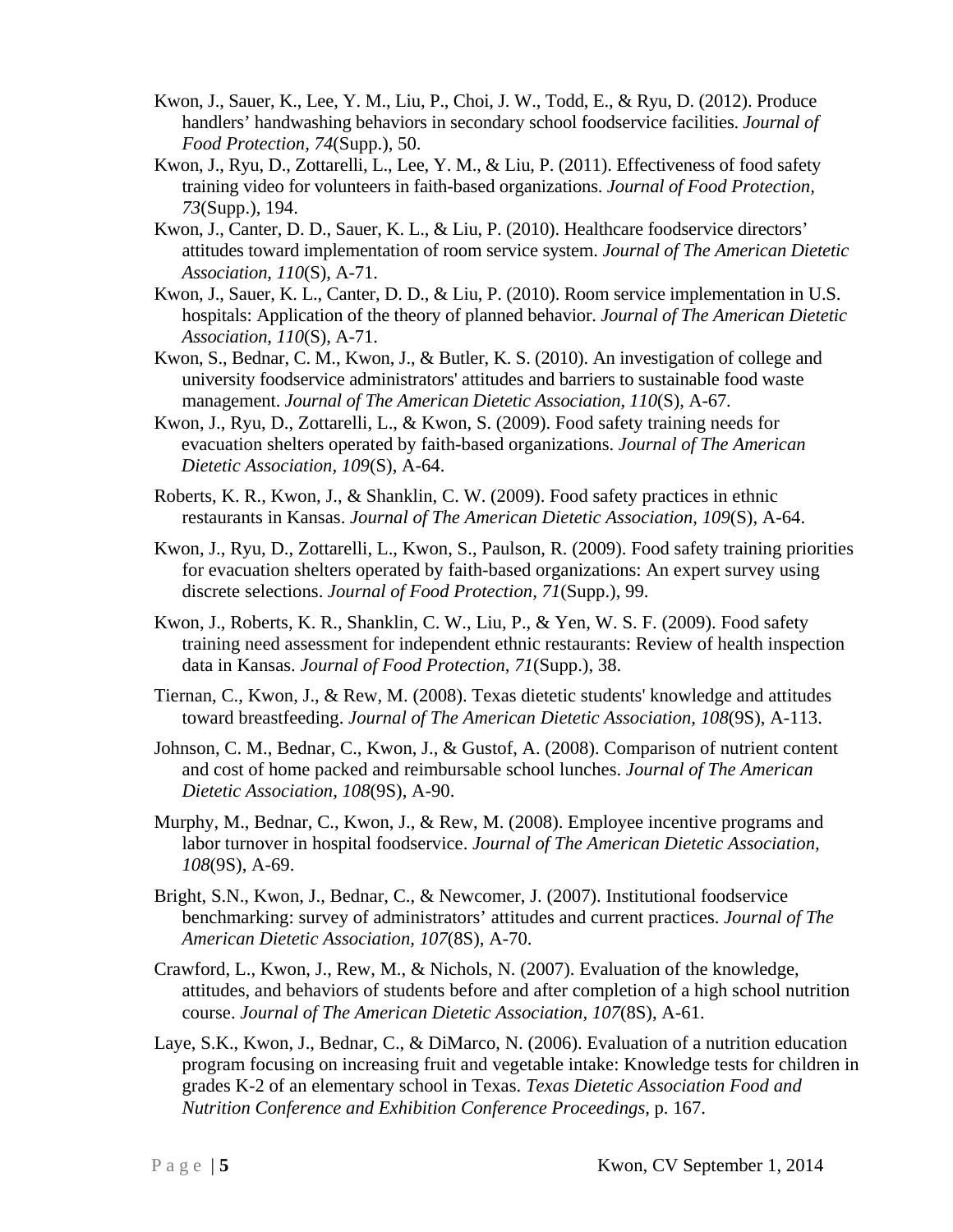- Kwon, J., Bednar, C., & DiMarco, N. (2005). Children's selection and consumption of food items served in a North Texas elementary school cafeteria: An observational study for children in grades K-2. *Journal of The American Dietetic Association, 105*(8S), A-51
- Kwon, J. (2004). Food safety risk assessment of child nutrition programs: A survey of purchasing and food preparation practices. *Journal of The American Dietetic Association, 104*(9S), A-42.
- Kwon, J. (2003). Food safety behavior of low-income parents and guardians of infants in the US. *Journal of The American Dietetic Association, 103* (9S), A-82.
- Bednar, C., Kwon, J., & Kennon, L. (2003). Survey of food safety education needs for lowincome consumers. *Journal of The American Dietetic Association, 103* (9S), A-55.
- Lobb, K., Bednar, C., & Kwon, J. (2003). Steps for successful implementation of NuMenus in school foodservice operations. *Journal of The American Dietetic Association, 103* (9S), A-97.
- Hutson, J., Bednar, C., Kwon, J., & Kennon, L. (2003). Effectiveness of serving temperature and packaging on temperature retention of hot and cold foods included in take-out meals. *Journal of The American Dietetic Association, 103* (9S), A-98.
- Kwon, J., Tanner, S., & Smith, A. (2002). Food safety knowledge and behavior of low-income consumers: A survey of WIC participants nationwide. *Journal of The American Dietetic Association, 102* (9S), A-65.
- Kwon, J., Tanner, S., & Smith, A. (2002). Differences in food safety knowledge and behavior among consumers with different demographic characteristics. *Journal of The American Dietetic Association, 102* (9S), A-49.
- Kwon, J. (2002). Food safety related knowledge and behavior of low-income consumers in Texas. *Texas Dietetic Association Food and Nutrition Conference and Exhibition Conference Proceedings*, p. 263.
- Hess, C., Bednar, C.M., Kwon, J., & Wantland, R. (2002). Use of the internet for purchasing in school foodservice operations. *Texas Dietetic Association Food and Nutrition Conference and Exhibition Conference Proceedings*, p. 233.
- Zhao, C., Bednar, C.M., Kwon, J., & Sudderth, A. (2002). Factors influencing trayline accuracy at long-term care facilities that use disposable tray cards. *Texas Dietetic Association Food and Nutrition Conference and Exhibition Conference Proceedings*, p. 209.
- Kwon, J. (2001). Current trends in clinical dietitians' activities and responsibilities: a survey of clinical nutrition managers in the U.S. *Journal of The American Dietetic Association, 101* (9S), A-14.
- Pratt, P.E. & Kwon, J. (2001). Perceived importance and job performance satisfaction of clinical nutrition management responsibilities. *Journal of The American Dietetic Association, 101* (9S), A-29.
- Witten, M.L., Bednar, C.M., Kwon, J., & Butler, K. (2001). Influence of an incentive program on practice and prevalence of handwashing among university foodservice workers. *Journal of The American Dietetic Association, 101* (9S), A-21.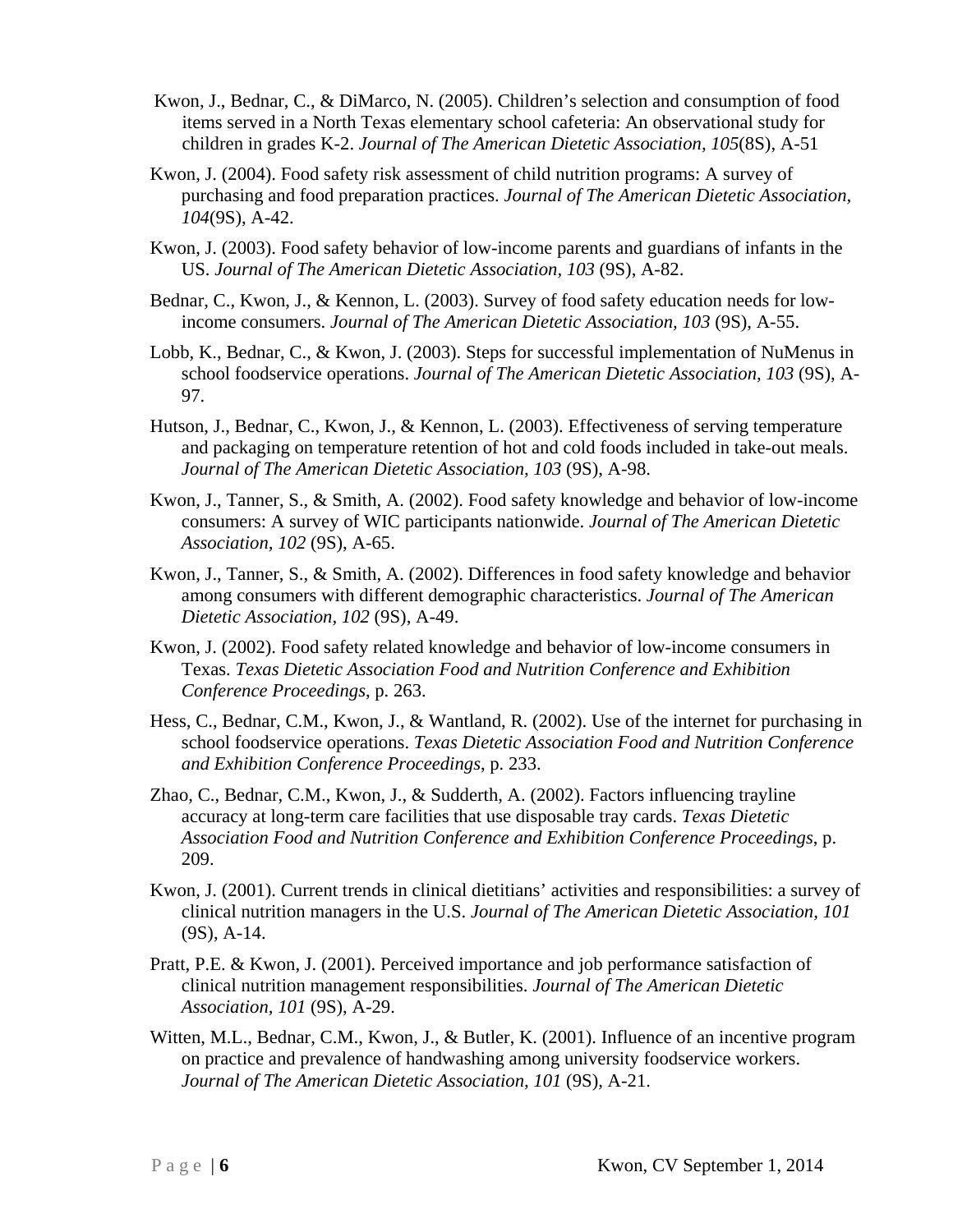- Kwon, J. (2001). Trends in outsourcing and comparison of perceived performance of selfoperated and contract-managed hospital dietetic services. *Texas Dietetic Association Food and Nutrition Conference and Exhibition Conference Proceedings*, p. 203-205.
- Kwon, J., Gilmore, S.A., & Oakland, M.J. (2000). Impact of downsizing on activities and responsibilities of clinical dietitians employed in acute care hospitals. *Journal of The American Dietetic Association, 100* (9S), A-11.
- Gilmore, S.A., Kwon, J., & Oakland, M.J. (2000). Delegation and accountability of clinical dietitians' activities in changing healthcare systems. *Journal of The American Dietetic Association, 100* (9S), A-82.

### **2. Presentations in Professional Meetings without Published Abstracts/Proceedings**

- Junehee Kwon, Kevin Sauer, & Han Wen. (2014). Best practices of serving customers with food allergies in restaurants: Perspectives from consumers with food allergies and exemplary restaurateurs. Poster presented at The International Council on Hotel, Restaurant, and Institutional Education Conference (I-CHRIE), San Diego, CA, July 30- August 1.
- Kwon, J., Roberts, K.R., & Sauer, K. (July, 2013). Food safety risk identification at Child Nutrition Programs in the U.S. through food safety inspection reports. School Nutrition Association Annual National Conference. Kansas City, Missouri.
- Sauer, K., Roberts, K.R., Sneed, J., Kwon, J., Cole, K., & Novosel, K. (July, 2013). Restroom handwashing facilities in proximity to school cafeterias. School Nutrition Association Annual National Conference. Kansas City, Missouri. Best Research Poster Award.
- Roberts, K.R., Sauer, K., Sneed, J., Kwon, J., & Cole, K. (July, 2013). Status of food safety programs in school foodservice operations. School Nutrition Association Annual National Conference. Kansas City, Missouri.
- Roberts, K.R., Sauer, K., Sneed, J., Kwon, J., & Cole, K. (July, 2013). Employee handwashing practices in school foodservice operations. School Nutrition Association Annual National Conference. Kansas City, Missouri.
- Kwon, J., & Baumert, J. Food allergy nation and the role of RDs. An education session for the Academy of Nutrition and Dietetics, Food & Nutrition Conference & Expo, Philadelphia, PA, October 9., 2012.
- Kwon, J., & Albert, S. (April, 2012). Food allergies: Beyond big 8. An education session for Kansas Dietetic Association, 2012 Food & Nutrition Conference & Exhibition, Topeka, KS.
- Kwon, J., & Purdy-Reilly, K. (2010). Healthcare room-service: Lessons learned from research and experience. General Educational Session to be presented in the American Dietetic Association Annual Food and Nutrition Conference and Exhibit, Boston, MA, November 7, 2010.
- Zottarelli, L. K., Kwon, J., Ryu, D., & Rider, E. (2009). Heeding the call: Faith-based organization volunteers' experiences providing evacuation shelter and support. Paper presented at the Association for Applied and Clinical Sociology, San Antonio, Texas, October 8-10.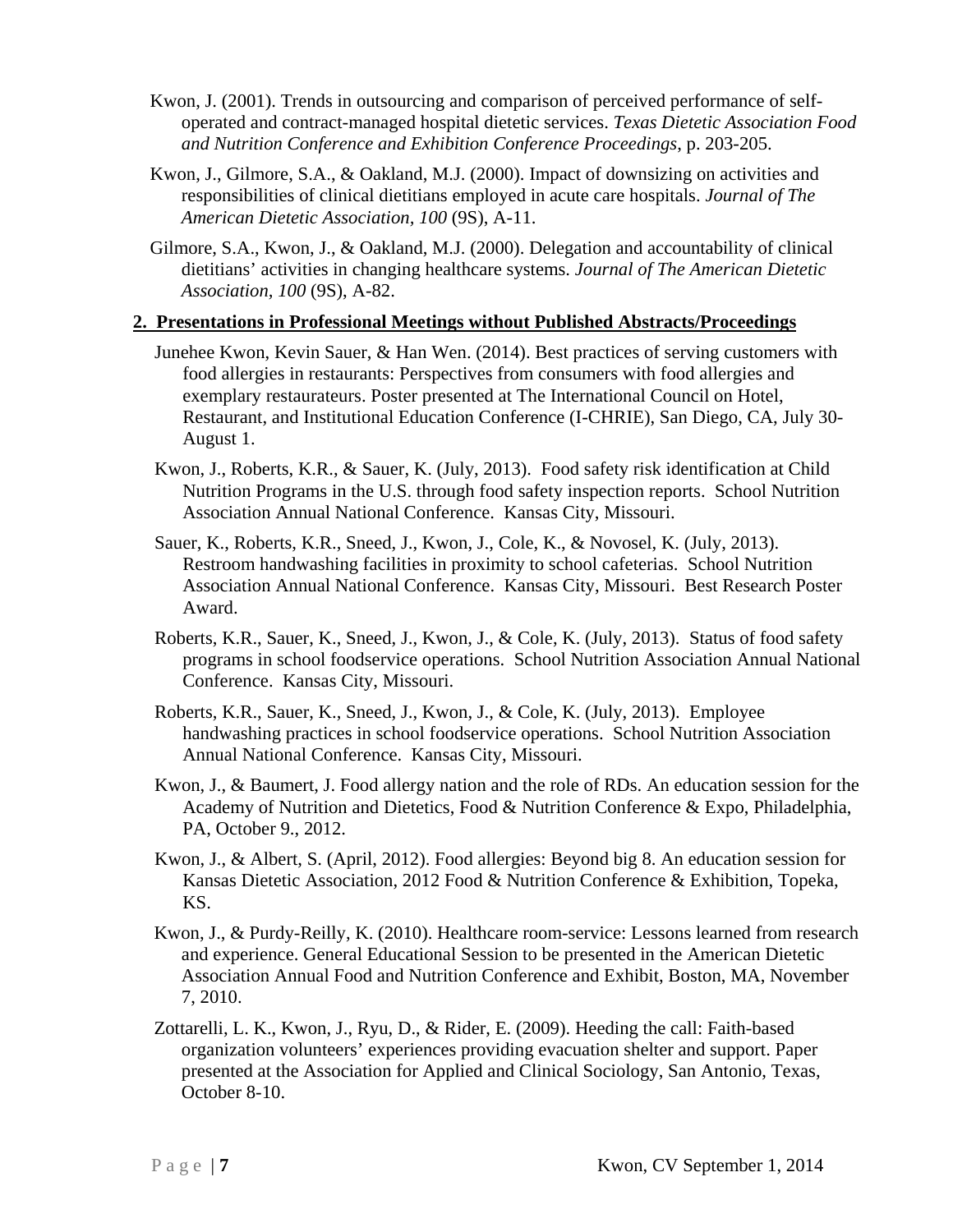- Kwon, J. Food Safety Training Needs for Evacuation Shelters and Roles of Dietitians. An education session for Texas Dietetic Association, 2009 Food & Nutrition Conference & Exhibition, April 21, 2009.
- Kwon, J., Bednar, C., & DiMarco, N. Impact of a school-based coordinated nutrition intervention on selection and consumption of fruits and vegetables of students in K-2. Poster presented in the 60<sup>th</sup> School Nutrition Association Annual National Conference, July 16-19, 2006.
- Kwon, J., Bednar, C., DiMarco, N., & Sanborn, C.B. Understanding fruit/vegetable consumption of K-2 children: findings from parent focus groups. Oral presentation presented in American Association of Family and Consumer Sciences Annual Meeting. July 2005.
- Kwon, J., Bednar, C., & Kennon, L. Food safety education needs for WIC participants: Surveys of WIC clients and directors. Abstract accepted for poster presentation in 2003 National WIC Association Conference, May 23-26, 2003. New York, NY.
- Kwon, J. Strategies for Reaching At-Risk Audiences: WIC Participants. Oral panel presentation at the 2002 Thinking Globally-Working Locally: A Conference on Food Safety Education, September 18-20, 2002. Orlando, Florida.
- Tanner, S., Kwon, J., & Bednar, C. Food safety knowledge and behavior related to hand washing and grocery shopping: A survey of low-income consumers. Abstract presented at the 2002 Thinking Globally-Working Locally: A Conference on Food Safety Education, September 18-20, 2002. Orlando, Florida.
- Smith, A., Kwon, J., & Bednar, C. Food safety knowledge and behaviors of WIC participants. Abstract presented at the 2002 Thinking Globally-Working Locally: A Conference on Food Safety Education, September 18-20, 2002. Orlando, Florida.
- Bednar, C.M., Kwon, J., & Kennon, L. Food Safety Education Needs of WIC Participants. Abstract presented at the 2002 Thinking Globally-Working Locally: A Conference on Food Safety Education, September 18-20, 2002. Orlando, Florida.

#### **3. Invited Presentations**

- Kwon, J. Need assessment and motivation strategies for safe food handling in foodservice operations. 5th Asia-Pacific Conference on Public Health. Seoul, South Korea, April 11, 2014.
- Kwon, J. Food allergies in the United States and applications for Korean food and foodservice industries. Seoul Women's University, Seoul, South Korea, April 10, 2014.
- Kwon, J. Food allergies in the United States and applications for Korean food and foodservice industries. Kyunghee University, Seoul, South Korea, April 9, 2014.
- Kwon, J. Food allergies in the United States and applications for Korean food and foodservice industries. Gangneung-Wonju National University, Gangneung, South Korea, April 8, 2014.
- Kwon, J. Food safety risks in restaurants and school foodservice establishments: Review of health inspection results. Missouri Milk, Food, and Environmental Health Association Annual Meeting. Columbia, MO, April 3, 2014.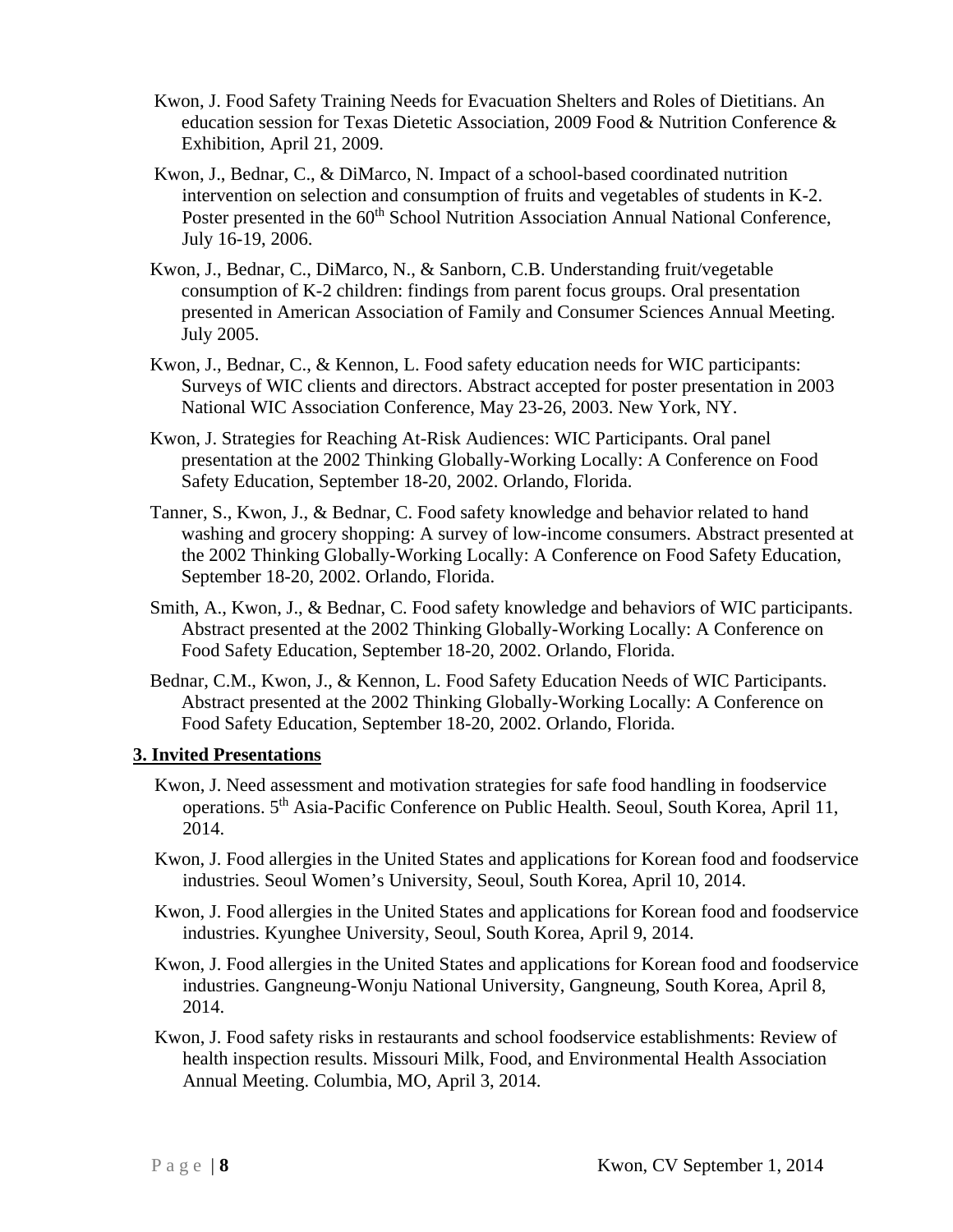- Kwon, J. Feeding large masses. GROW: Engineers and Scientists to the Rescue program. KSU Office for the Advancement of Women in Science & Engineering. Manhattan, KS, 2013, October 5.
- Kwon, J. Food allergy management in college & university dining. A webinar for the National Association of College and University Food Services. April 30, 2013.
- Kwon, J. Grant writing seminar. 2011 Korean American Hospitality & Tourism Educators Association Annual Conference, May 1-3, 2011, Las Vegas, NV.
- Kwon, J. Are dietetics and hospitality management students prepared for serving customers with food allergies? FSMEC Research Grant Presentation, Foodservice Systems Management Education Council Biennial Conference, Oxford, MS. March 18, 2011.
- Kwon, J. Trends in hospital foodservice in the U.S.: Hotel-style room service. Invited presentation in the Department of Nutrition and Food Sciences, Seoul Women's University, Seoul, Korea. June 10, 2010.
- Kwon, J. Food allergy and restaurants: Are restaurants ready? Invited presentation in the Department of Human Nutrition, Keimyung University, Daegu, Korea. June 8, 2010.
- Kwon, J. Overview of USDA Food safety project development: Assessment and reduction of produce food safety risks in the school foodservice system. Invited presentation in the Department of Nutrition and Food Sciences, Changwon National University, Changwon, Korea. June 7, 2010.
- Kwon, J. Research trends in hospitality and tourism management. Invited presentation in the Institute of Food Service Management, Kyunghee University, Seoul, Korea. June 1, 2010.
- Kwon, J. Food safety training needs for evacuation shelters and roles of dietitians. An education session for Texas Dietetic Association, 2009 Food & Nutrition Conference & Exhibition, April 21, 2009.
- Kwon, J. Trends in institutional foodservice research. Invited presentation in the Korean Academic Society of Hospitality Administration (KASHA) Annual Research Symposium, Seoul, South Korea. June 8, 2007.
- Kwon, J. Dietetic education and dietetics as profession in the United States. Invited presentation in Research Institute of Human Ecology, Changwon National University, Changwon, South Korea. May 30, 2007.
- Kwon, J. Food safety training needs for evacuation shelters operated by faith-based organizations. Invited presentation in the Department of Food and Nutrition, Seoul National University, Seoul, South Korea. May 28, 2007.
- Bednar, C., Kwon, J., & Kennon, L. Food safety education for high risk families: Pregnant women, infants, and children. Oral presentation presented in the Post Award Management Workshop for Integrated Food Safety Project Directors, USDA, June 6, 2006.
- Kwon, J. How to educate to be dietitians in the US: Educator's perspective. Korean Society of Community Nutrition, Seoul, South Korea. March 16, 2005.
- Kwon, J. Nutrition education for reducing childhood obesity: Current school-based programs in the US. Korean Society of Community Nutrition, Seoul, South Korea. March 16, 2005.
- Kwon, J. School-based interventions to reduce childhood obesity. Daejeon University, Daejeon, South Korea. March 17, 2005.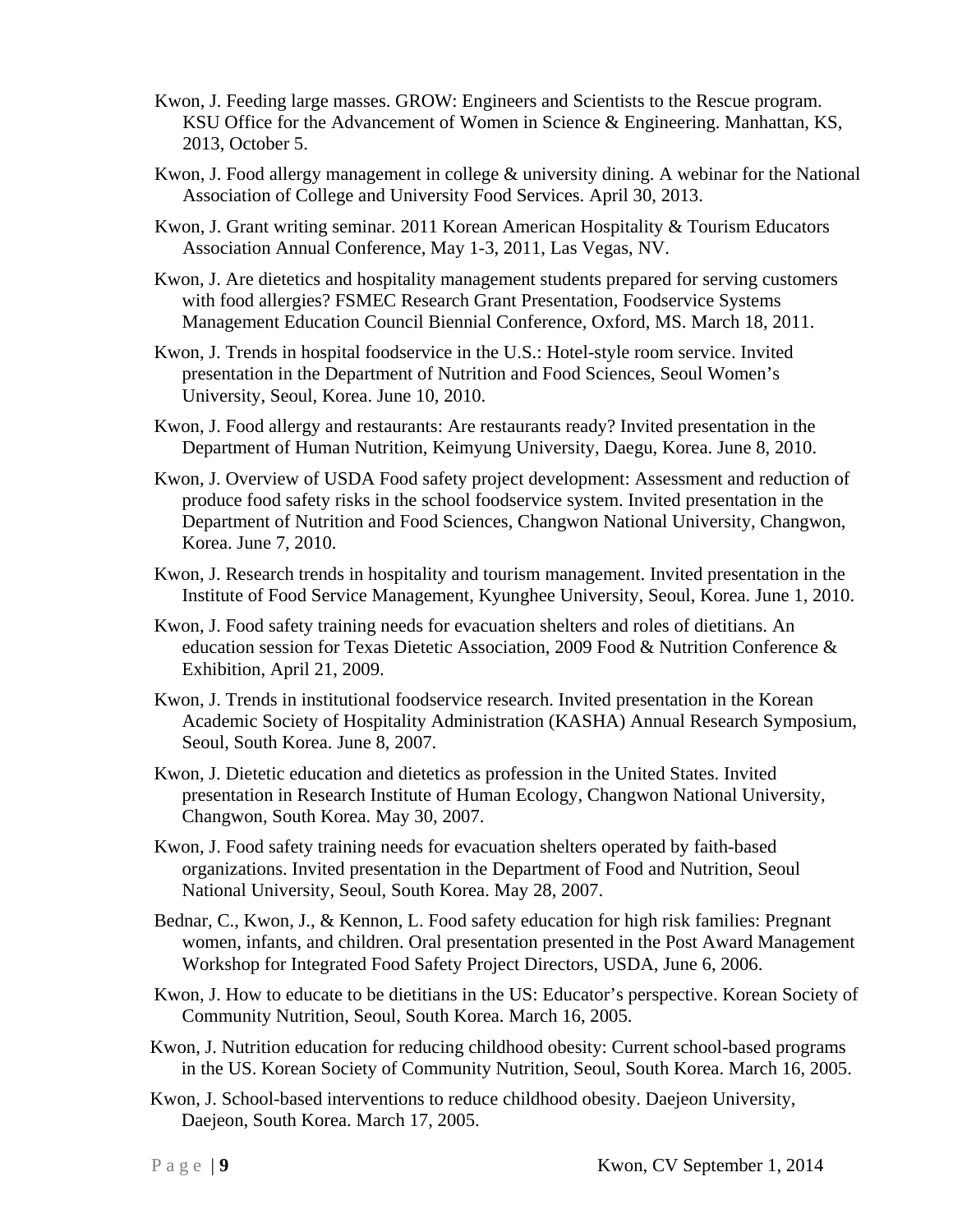- Kwon, J. Policies and practices influencing elementary school children's food choices and consumption in school breakfast and lunch programs in the US. Oral presentation provided in 23<sup>rd</sup> Biennial Meeting of the Foodservice Systems Management Education Council, April 1-3, 2005. Boston, MA.
- Bednar, C., Kwon, J., & Kennon, L. Food shopping, storage, preparation, and safety practices of low-income consumers. American Association of Family & Consumer Sciences Annual Meeting, June 22-25, 2003.
- Kwon, J. Consumer education on food safety. Educational session presented at the 2003 Texas Association of Family & Consumer Sciences Annual Meeting, February 27-March 1, 2003. Arlington, TX.

### **4. Completed exhibitions, performances, productions, films, etc.**

- Food Safety for Faith-based Organizations (English & Spanish). **2011**. A food safety training DVD and accompanying CD of additional resources and activities developed for faithbased organization leaders and volunteers with grant provided by USDA. (Kwon, J., Ryu, D., & Zottarelli, L.K. Food safety risk assessment and development of education program for evacuation shelters operated by faith-based organizations. United States Department of Agriculture, National Integrated Food Safety Initiative, 2007-2010. \$456,606.)
- Food Safety for Families (English & Spanish). **2003**. A food safety education video tape developed for WIC participants and consumers with grant provided by USDA. (Bednar, C., Kwon, J., Kennon, L. Development of a consumer food safety education program for WIC participants. United State Department of Agriculture. 2001-2003. \$131,054.)

## **B. Grants Received**

- Jang, J., & Kwon, J. Enhancing emotional intelligence of first year undergraduate students majoring in hospitality management. University Small Research Grants Program, 2014- 2015. \$3,000 (Co-PI).
- Wen, H & Kwon, J. Exploration and improvement of hospitality undergraduate students' attitudes and perceptions toward hospitality careers in China. China Hospitality Education Initiative Grant Program, 2013-2014. \$8,000 (Faculty Advisor, Co-PI).
- Deschamps, B. & Kwon, J. Customer satisfaction, food choices, and food consumption before and after implementation of healthy menus in military dining facilities. Retired Army Medical Specialist Corps Association (RAMSCA) Endowment for Scholarly Activity, 2013-2014. \$1,981 (Faculty Advisor, Co-PI).
- Kwon, J. & Sauer, K. L. Advancing food allergy education for hospitality management and/or dietetics students using storytelling. United States Department of Agriculture, Higher Education Challenge Grant, 2011-2013. \$140,168 (Principal Investigator).
- Sauer, K. L., Lee, Y. M., & Kwon, J. Current practices and school foodservice directors' knowledge and attitudes about food allergy training. American Dietetic Association Foundation, Allene Vaden Memorial Grant for Foodservice Management Research, 2011- 2012. \$5,000 (Co-Principal Investigator, Faculty Advisor).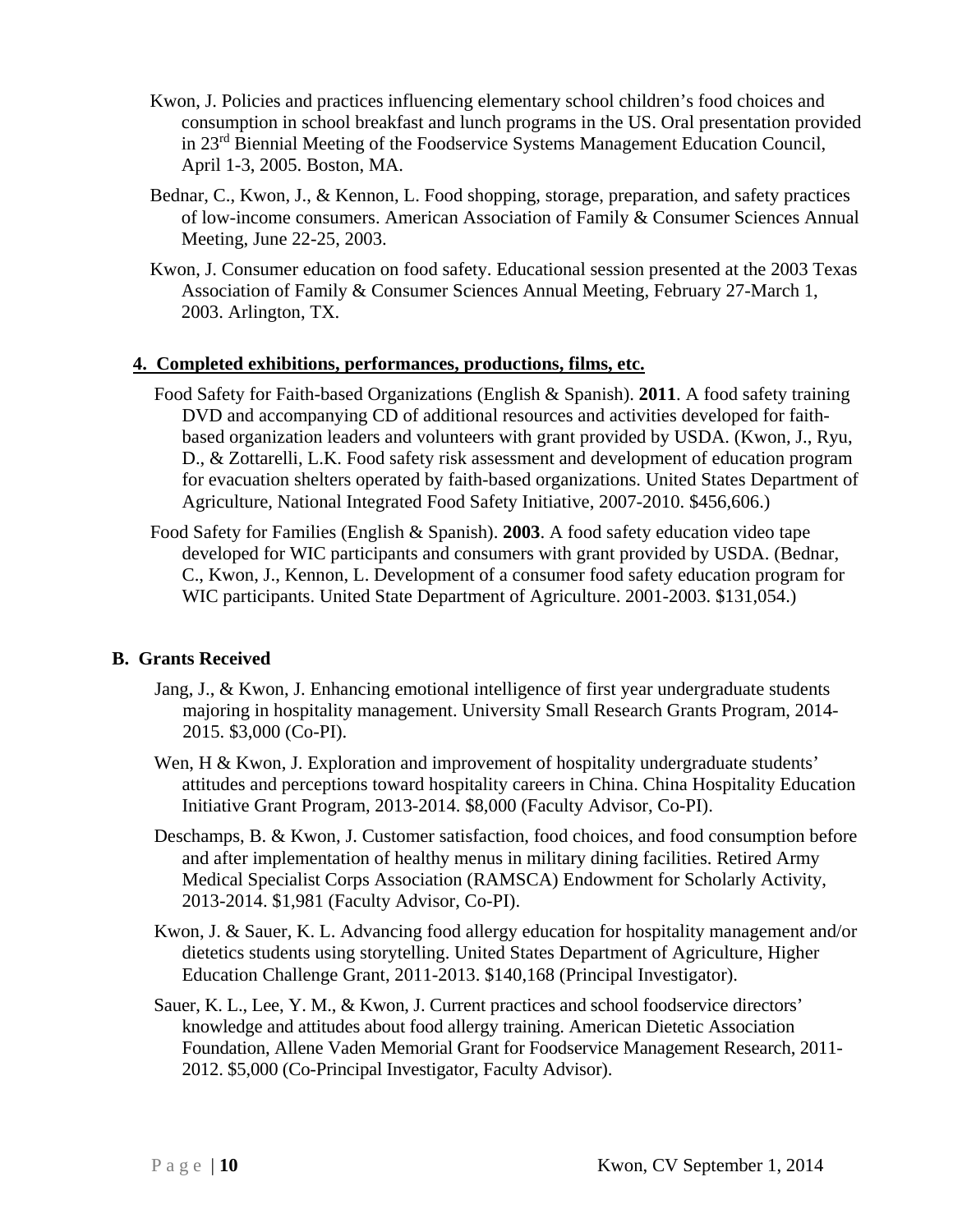- Roberts, K. R., Shanklin, C. W., Sauer, K. L., & Kwon, J. Center of Excellence for School Food Safety Research. United States Department of Agriculture, Food and Nutrition Service, 2010-2012. \$1,578,720 (Leadership Support Team).
- Kwon, J., Ryu, D., Todd, E., & Sauer, K. L. Assessment and reduction of produce food safety risks in the school foodservice system. United States Department of Agriculture, National Integrated Food Safety Initiative. 2010-2013. \$600,000 (Principal Investigator).
- Kwon, J., Liu, P., & Lee, Y. Implementation of food safety training program developed in residential child care institutions (RCCI) in Kansas. United States Department of Agriculture, Food and Nutrition Service. A subcontract award from University of Rhode Island and University of Massachusetts. 2010-2011. \$7,500 (Principal Investigator).
- Liu, P., & Kwon, J. Perceived availability of and attitudes toward healthy food choices in assisted-living facilities. Perry C. & Virginia Peine Excellence for Aging Initiative Competition. 2010-2011. \$1,750 (Faculty Advisor).
- Kwon, J. Food Allergies in Restaurants: Knowledge, Attitudes, and Behaviors of Consumers with Food Allergies. College of Human Ecology SRO Funds, Kansas State University. 2009-2010. \$4,992 (Principal Investigator).
- Kwon, J. Food Allergies in Restaurants: Knowledge, Attitudes, and Behaviors of Hospitality Management and Dietetics Students in the U.S. Foodservice Systems Management Education Council. 2009-2010. \$1,999 (Principal Investigator).
- Kwon, J., Ryu, D., & Zottarelli, L.K. Food safety risk assessment and development of education program for evacuation shelters operated by faith-based organizations. United States Department of Agriculture, National Integrated Food Safety Initiative, 2007-2010. \$456,606 (Principal Investigator).
- Kwon, J. Food handling practices in shelters for hurricane evacuees and knowledge and attitudes of shelter operators toward food safety. Human Nutrition Research Fund. 2005- 2006. \$3,000 (Principal Investigator).
- Sanborn, C., DiMarco, N., Rich, S., Huettig, C., Nichols, D., Engelbrecht, J., & Kwon, J. The growing with EASE project: An interdisciplinary approach to prevention of childhood obesity. Multidisciplinary Research Proposal Awards, Texas Higher Education Coordinating Board. 2005. \$25,000 (Food Service Advisor).
- Kwon, J. Nutrition knowledge and attitudes of current and future teachers in elementary schools: Surveys of current teachers  $(K-2)$  and college students majoring in early elementary school education (Early childhood– $3<sup>rd</sup>$  grade). Human Nutrition Research Fund. 2004-2005. \$2,750 (Principal Investigator).
- Kwon, J. Policies and practices influencing elementary school children's food choices and consumption in school breakfast and lunch programs in the US. Foodservice Systems Management Education Council. 2004-2005. \$1,000 (Principal Investigator).
- Kwon, J., Bednar, C., DiMarco, N., & Sanborn, C. Development of a comprehensive coordinated nutrition education program to reduce obesity risk of Hispanic children. Minority Health and Education Research Grant Program, Texas Higher Education Coordinating Board. 2003-2005. \$128,062 (Principal Investigator).
- Kwon, J., DiMarco, N., & Bednar, C. Evaluation of children's fruit and vegetable consumption and development of a coordinated comprehensive nutrition education program. Human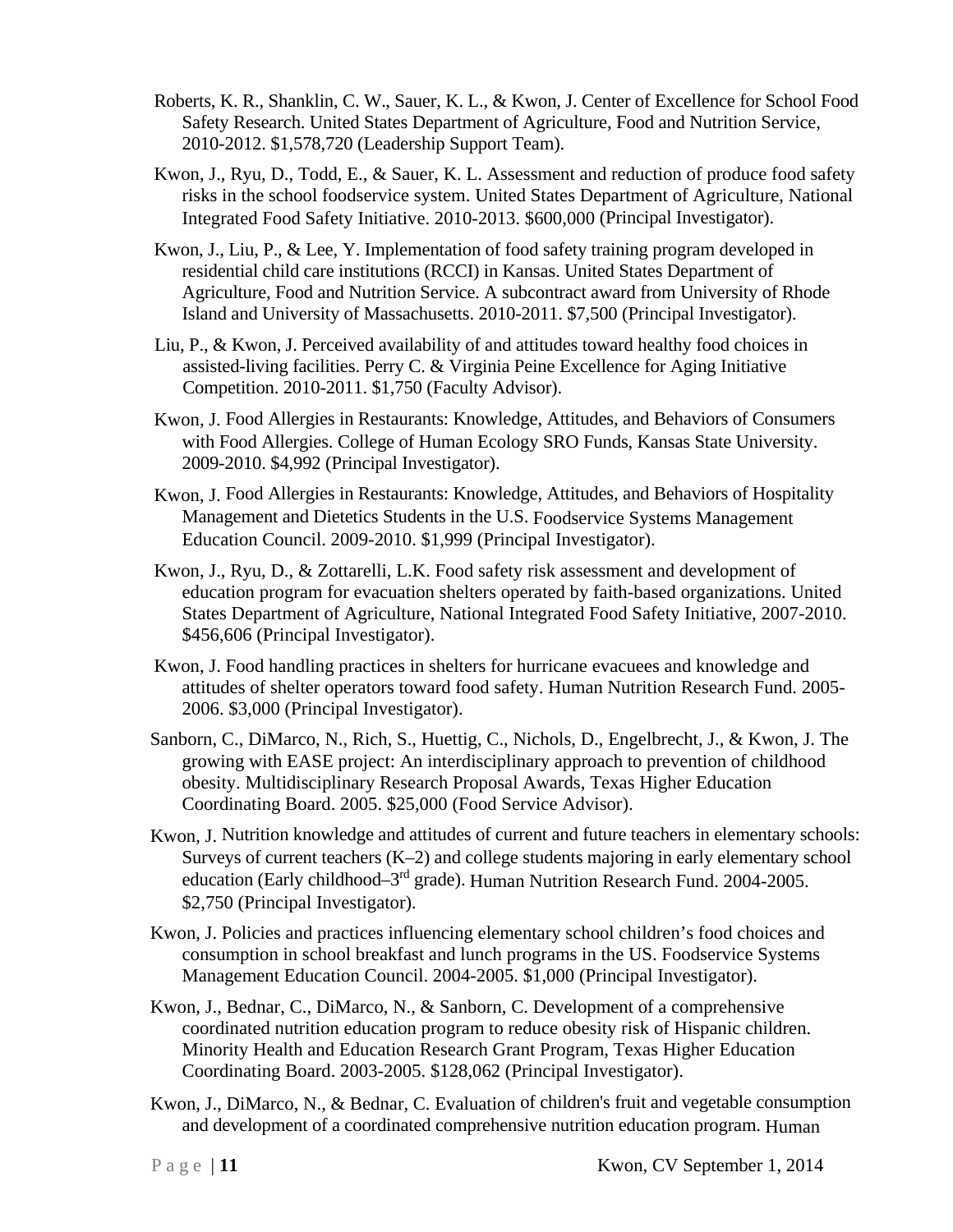Nutrition Research Fund. 2003-2004. \$5,000 (Principal Investigator).

- Kwon, J. Effectiveness of a Training Program on Food Safety Knowledge and Food Handling Practices of Texas School Foodservice Personnel. Human Nutrition Research Fund. 2002- 2003. \$7,300 (Principal Investigator).
- Kwon, J. Consumer food handling related knowledge, perception, and behavior: A survey of low-income families (A supplemental funding request to complete the project). Human Nutrition Research Fund. 2001-2002. \$4,080 (Principal Investigator).
- Bednar, C., Kwon, J., & Kennon, L. Development of a consumer food safety education program for WIC participants. United State Department of Agriculture. 2001-2003. \$131,054 (Co-Principal Investigator).
- Kwon, J. Consumer food handling related knowledge, perception, and behavior: A survey of low-income families. Human Nutrition Research Fund. 2000-2001. \$9,311 (Principal Investigator).
- Kwon, J. Clinical dietetics practice in healthcare organizations: Observation and perceptions of clinical nutrition manager. Human Nutrition Research Fund. 2000. \$5,697 (Principal Investigator).

## **C. Honors and Awards**

College of Human Ecology Research Excellence Award, 2012. \$2,500

Mary Ruth Bedford Distinguished Faculty Award, 2008. \$5,000

Mary Mason Lyon Award for Junior Faculty, 2007. \$750

Summer Research Stipend Award. 2006. \$8,552

# **D. Fellowships**

Kwon, J. TWU Chancellor's Research Fellows Program. 2004-2005. \$3,500 (Protégé)

Kwon, J. TWU Chancellor's Research Fellows Program. 2003-2004. \$3,000 (Protégé)

# **LEADERSHIP EXPERIENCE**

Department:

Director, Graduate Program (September 2014 – Present)

Chair, Departmental Committee on K-State Vision 2025 Subcommittee on Research and Graduate Education  $(2012 - 2013)$ 

- Worked with a group of HMD faculty members developing plans for the department research and graduate education.
- Submitted our recommendations to be included in the departmental plan for K-State 2025.

## College & University:

Chair, K-State Vision 2025 College Committee on Research, Scholarly and Creative Activities and Discovery (2012)

 Worked with faculty members in multiple departments to develop college plans for research, scholarship, and creative activities.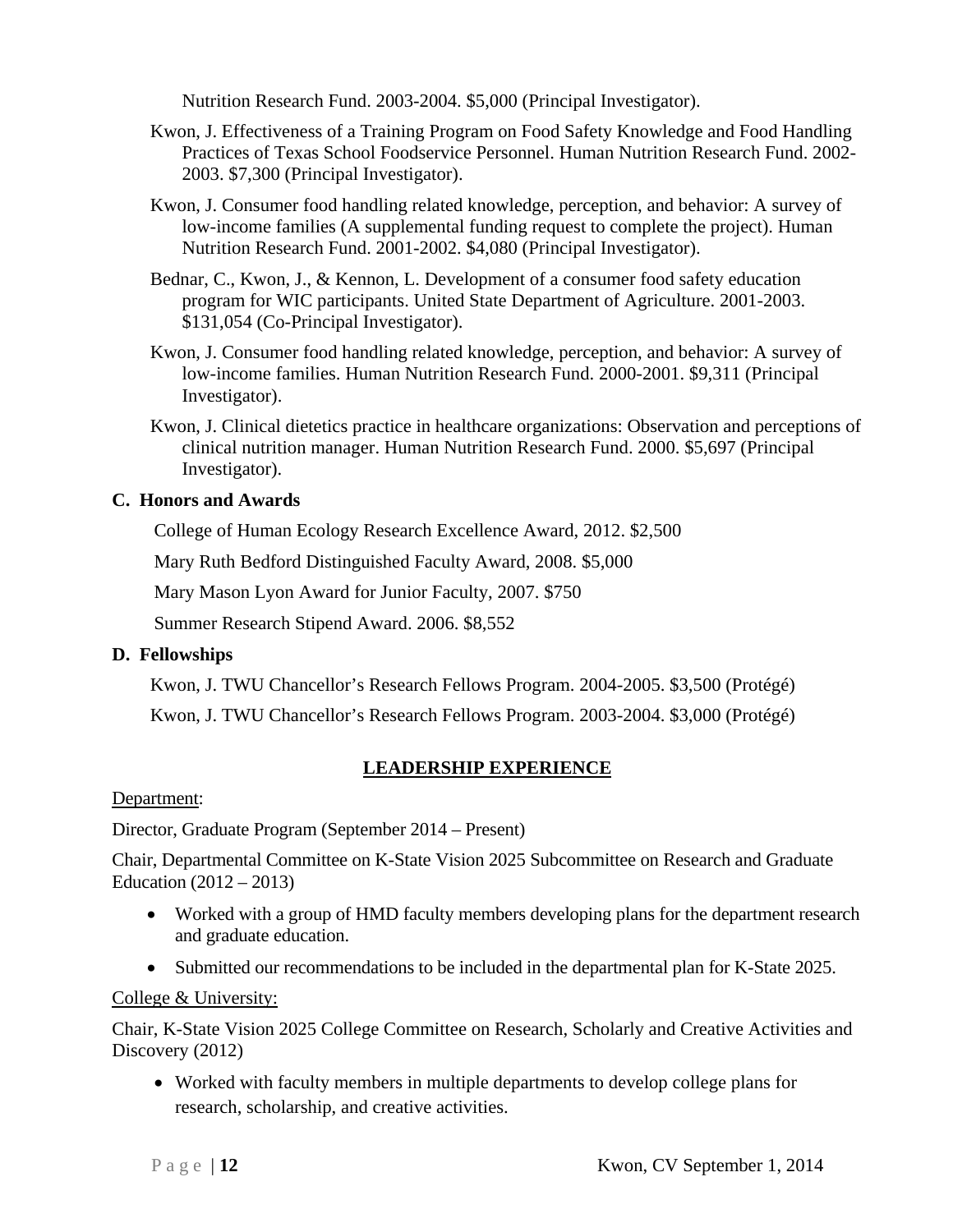- Communicated with faculty constituents through committee members.
- Provided recommendations for the college plan for K-State 2025.

Co-Chair (with Dr. Denis Medeiros), College of Human Ecology Research Action Committee:  $(2010 - 2011)$ 

- Developed plans for the College of Human Ecology to advance research and scholarship among faculty members and graduate students.
- Support initiation and implementation of College of Human Ecology Doctoral Dissertation Improvement Award program.

# **TEACHING ACTIVITIES**

### **1. Doctoral Dissertations Directed**

- Major Bethany Belanger, PhD, RD, The United States Army, *Nutrition Lead, Army Performance Triad Task Force*. (May 2014). Feasibility and effectiveness of healthy menu changes for non-trainee military dining facilities.
- Dr. Sarinya Sungkatavat. (December 2013). Assessment of the U.S. travelers' destination image of Thailand.
- Dr. Pei Liu, Assistant Professor, Louisiana Tech University, Ruston, LA. (May 2012). Dissertation Title: The influence of Chinese cultural values on food safety training attitudes and behaviors among Chinese owners of Chinese restaurants in the U.S.
- Dr. Yee Ming Lee, Assistant Professor, Auburn University, Auburn AL. (May 2012). Dissertation Title: Investigation of food allergy training and child nutrition professionals' knowledge and attitudes about food allergies.

## **2. Selected Master's Theses Directed**

- Watson, Lauren. (2006). Evaluation of the nutrition knowledge, attitudes, and food selection behaviors of high school students before and after completion of a nutrition course
- Bright, Saunya. (2006). Institutional foodservice benchmarking: survey of director's attitudes and current practices.
- Futrell, Kay. (2006). Texas elementary school teachers' nutrition awareness and attitudes toward nutrition education.
- Dayoc, Sarah. (2005). Evaluation of nutrition education program focusing on increasing fruit and vegetable intake: knowledge tests for children in grades K-2.
- Cole, Annette. (2004). Effectiveness of parental education on increasing preschoolers' consumption of fruits and vegetables as snacks.
- Wilson, Amber Smith. (2002). Consumer food safety: an assessment of knowledge and behaviors of a low-income high-risk population, 2002.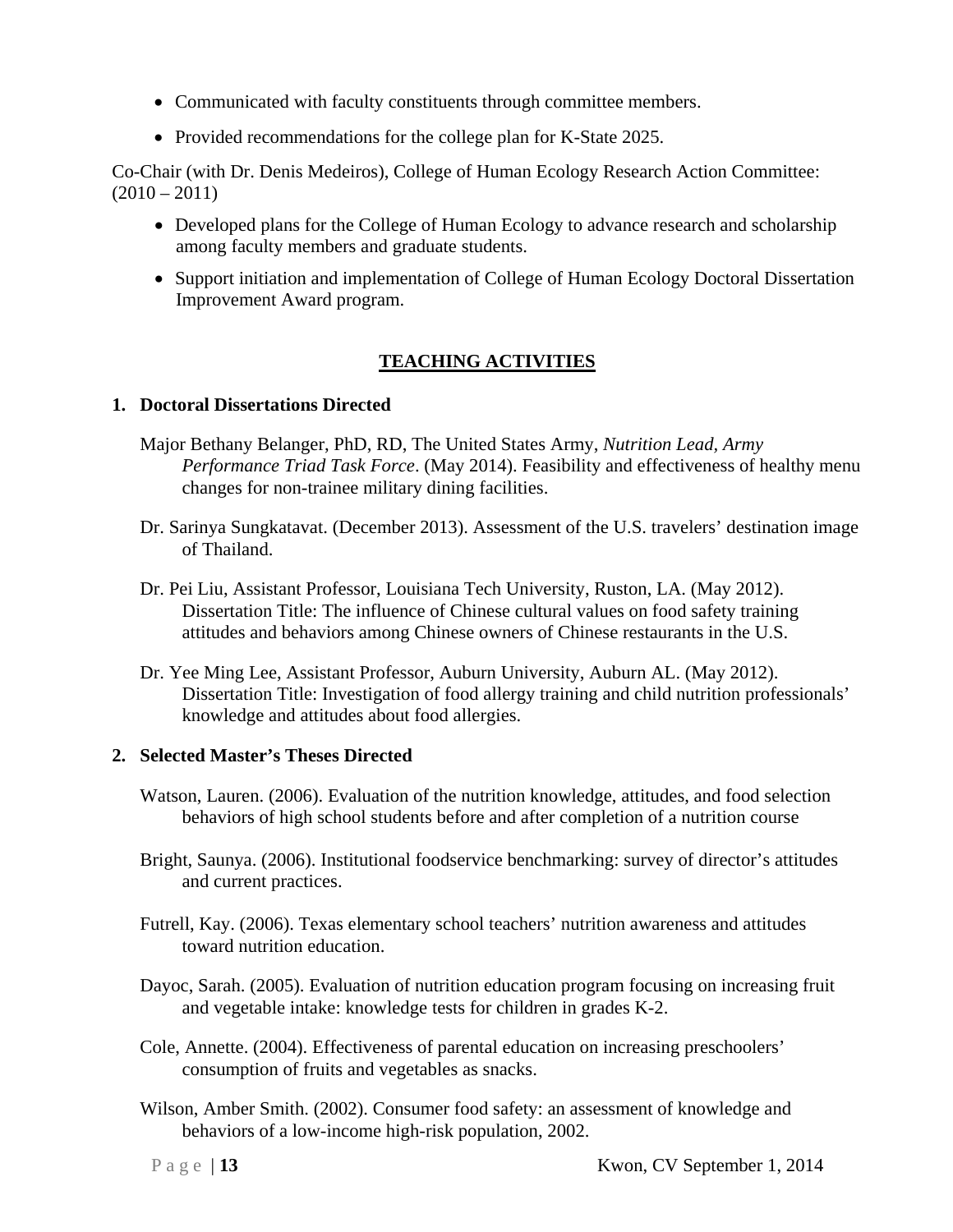- Tanner, Susan. (2002). Knowledge and behavior of low-income consumers related to non-food handling practices.
- Pratt, Peggy. (2001). Perceived importance and job performance satisfaction of clinical nutrition managers.

### **3. Courses Taught at Kansas State University**

### **Undergraduate**

| <b>HMD 341</b> | Principles of Food Production Management                             |
|----------------|----------------------------------------------------------------------|
| <b>HMD 424</b> | <b>Hospitality Marketing and Sales</b>                               |
| <b>HMD 624</b> | Procurement in the Hospitality Industry                              |
| Graduate       |                                                                      |
| <b>HMD 995</b> | Grantsmanship and Publication                                        |
| <b>HMD 895</b> | Financial Management $& Cost$ Cost Controls for Hospitality Industry |
| <b>HMD 896</b> | Financial Management & Cost Controls in Dietetics                    |
| <b>HMD 820</b> | <b>Advanced Hospitality Human Resource Management</b>                |

# **4. Courses Taught at Texas Woman's University**

# **Undergraduate**

| <b>NFS 3033</b> | Nutrition throughout Life Cycle                                 |
|-----------------|-----------------------------------------------------------------|
| <b>NFS 3713</b> | <b>Quantity Food Production and Services</b>                    |
| <b>NFS 3722</b> | <b>Quantity Food Production and Services Laboratory</b>         |
| <b>NFS 4744</b> | Principles of Foodservice Systems                               |
| <b>NFS 4101</b> | Computer Use in Nutrition and Food Service Management           |
| Graduate        |                                                                 |
| <b>NFS 5331</b> | Seminar in Nutrition                                            |
| <b>NFS 5423</b> | Nutrition and Gerontology (Online only)                         |
| <b>NFS 5713</b> | Human Resource Management (On campus & Online)                  |
| <b>NFS 5743</b> | <b>Cost Control for Foodservice Systems</b>                     |
| <b>NFS 5753</b> | Foodservice Facility Design and Management (On campus & Online) |
| <b>NFS 5763</b> | Food Safety/Foodborne Illness                                   |
| Page   $14$     | Kwon, CV September 1, 2014                                      |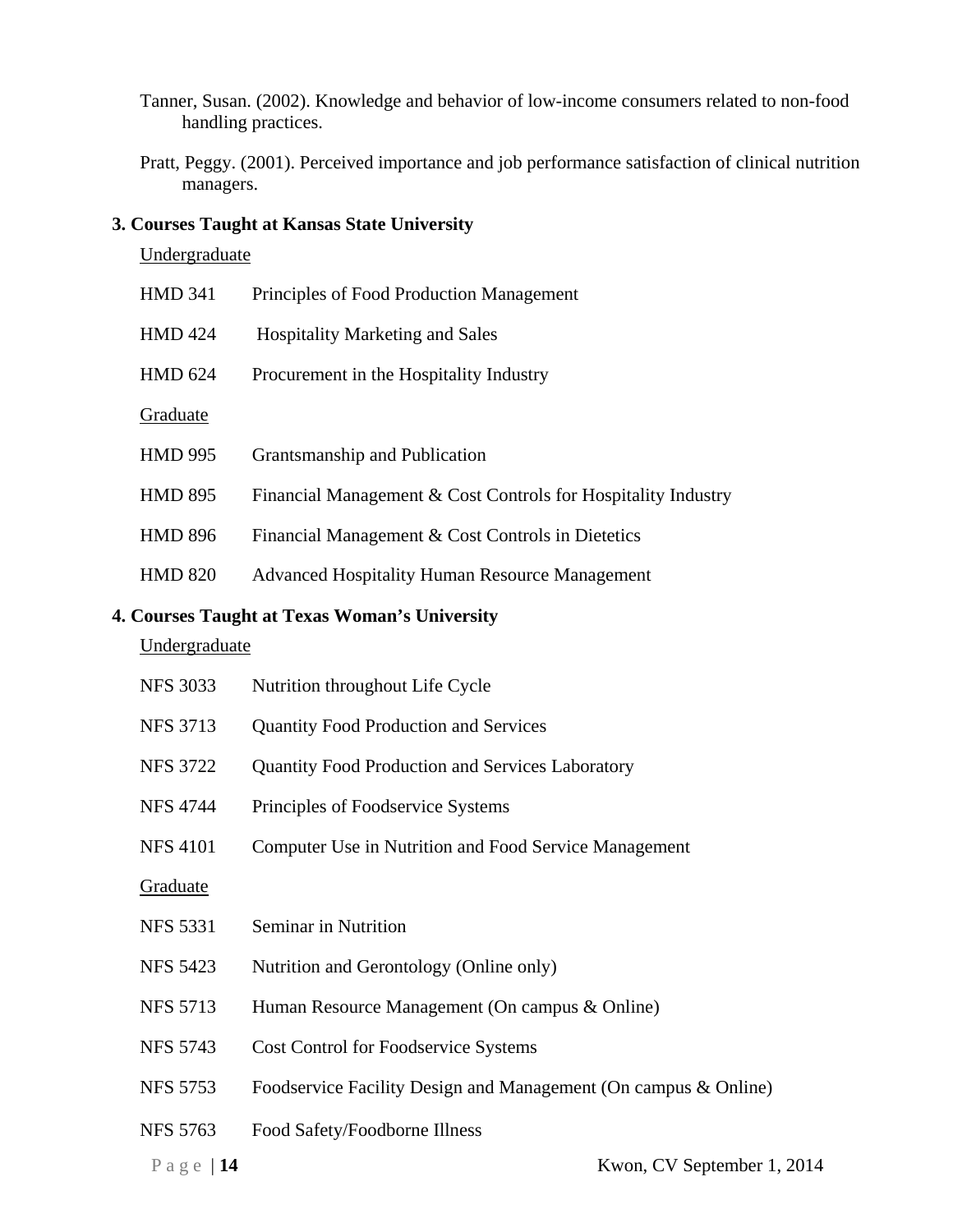#### NFS 5793 Computer Applications for Institutional Administration (On campus & Online)

### **5. Courses Taught in the Department of HRIM, Iowa State University**

- Undergraduate
- HRI 391 Foodservice Systems Management I

#### Graduate

HRI 601 Financial Decision Making in Hospitality Organizations (Team Teaching)

### **PROFESSIONAL SERVICE (Past 4 Years)**

#### **A. Service to the Profession / Membership**

Graduate Student Research Conference in Hospitality and Tourism: Paper Review Committee Foodservice Management Track Chair (2014-2015) Foodservice Systems Management Education Council: Member (2000 – Current); Nominating Committee (2011 – 2012); Regional Director (2012 – Current) International Association for Food Protection: Member National Environmental Health Association: Member School Nutrition Association: Member Korea America Hospitality & Tourism Educators Association: Chair, Paper Review Committee (2011 – 2012) Academy of Nutrition and Dietetics: Member Kansas Dietetic Association: Member Korean American Dietetic Association: Chair of the Membership Committee (2004-current) Food Science Institute, Kansas State University: Member Clinical Nutrition Research, The Korean Society of Clinical Nutrition: Editorial Board Member (2012 – current) Journal of Foodservice Management and Education: Reviewer Family Consumer Science Research Journal: Reviewer The Journal of Child Nutrition and Management: Reviewer The Journal of Community Nutrition: Reviewer The Journal of Nutrition Education and Behaviors: Reviewer **B. Service to the Department, College, and the University** 

1. Department

- Departmental Committee on K-State Vision 2025 Subcommittee on Research and Graduate Education: Chair (2012 – present)
- HRM Curriculum Committee: Member (2008 present)